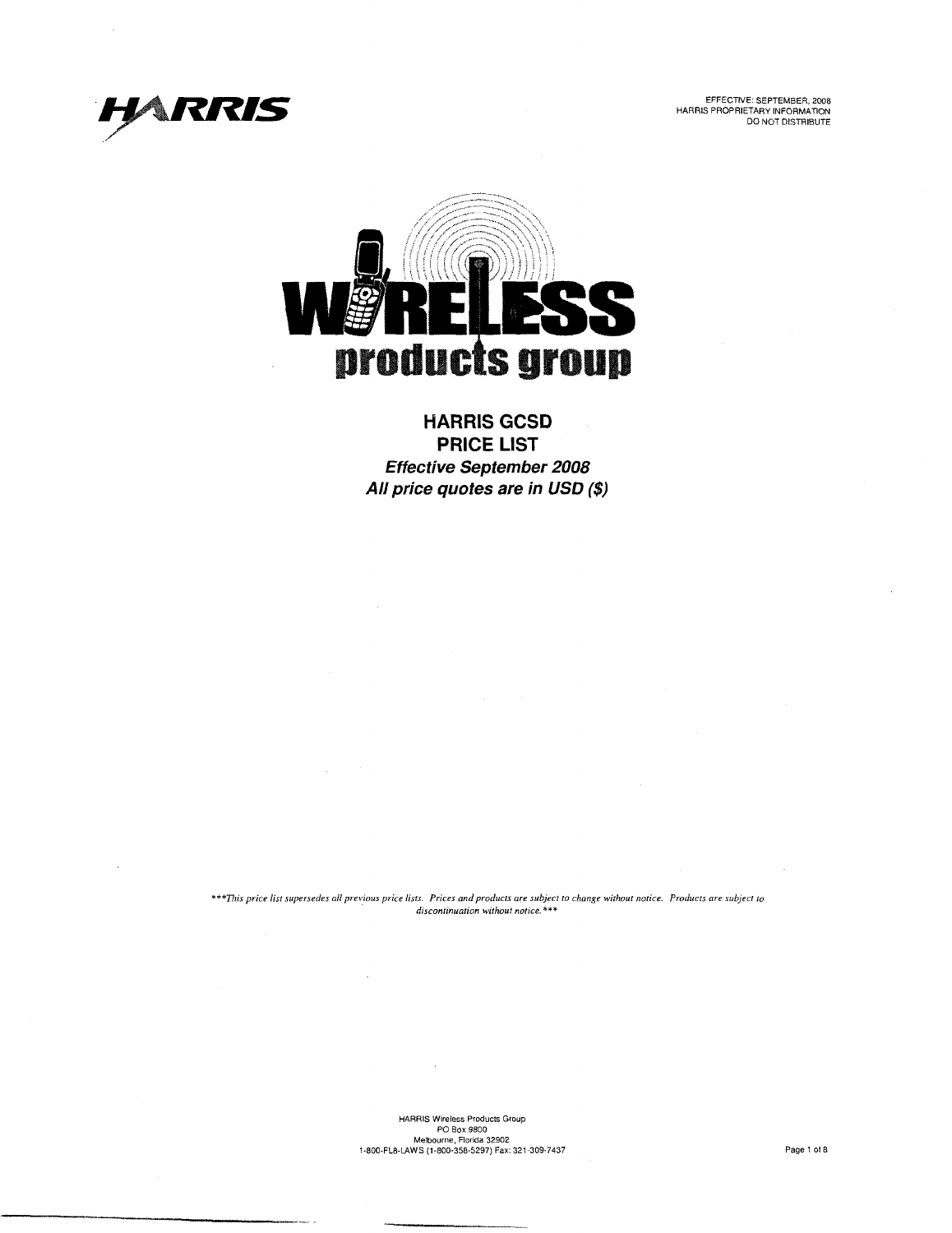

EFFECTIVE: SEPTEMBER, 2008<br>HARRIS PROPRIETARY INFORMATION<br>DO NOT DISTRIBUTE

 $\mathbf{r}$ 

 $\mathcal{A}$ 

 $\mathcal{L}$ 

 $\sim$   $\sim$ 

 $\mathbf{r}$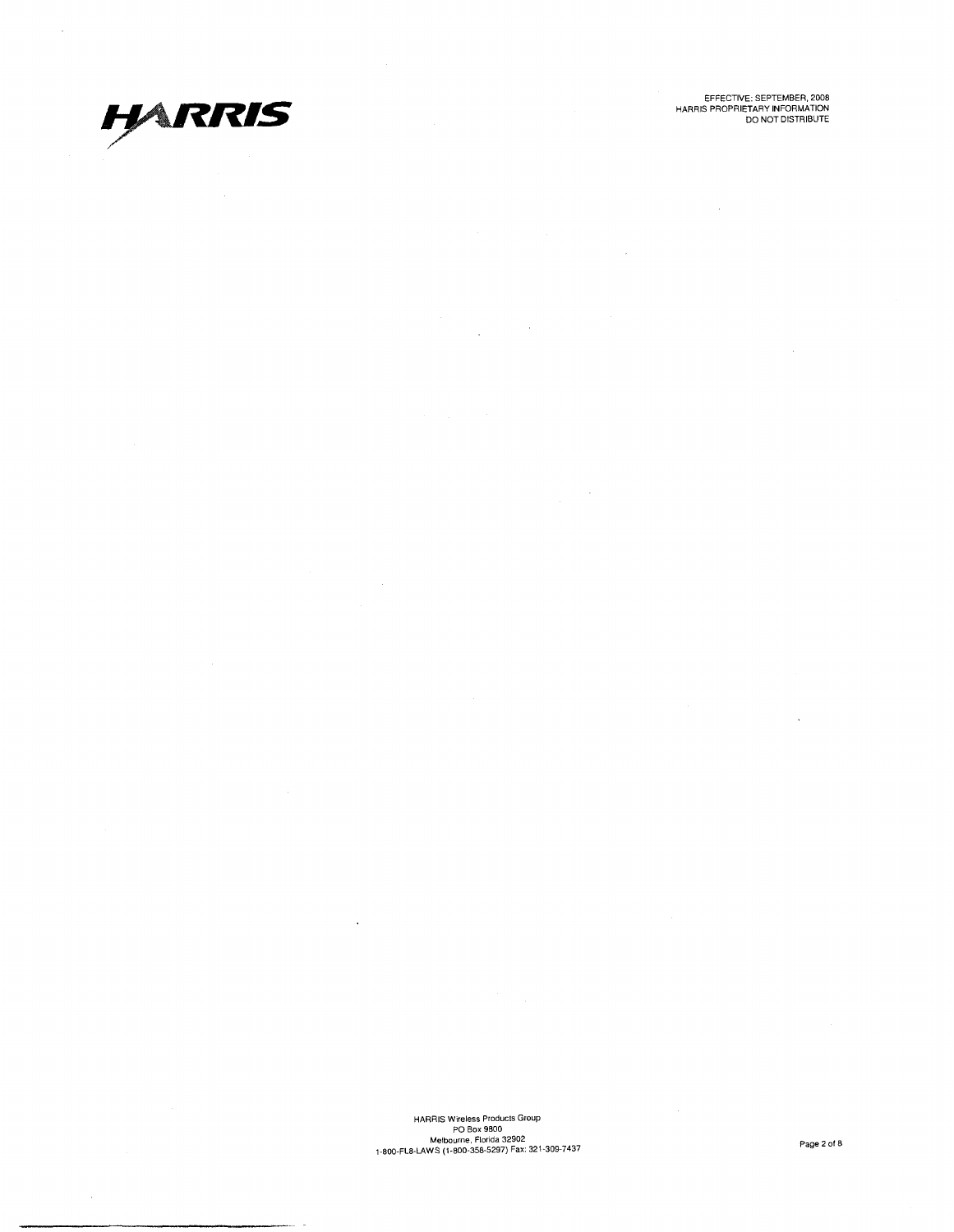

 $\bar{z}$ 

 $\sim$ 

 $\hat{\mathcal{A}}$ 

|                               | AmberJack <sup>®</sup>                                                                                                                                                                                                                             |    |                               |      |              |
|-------------------------------|----------------------------------------------------------------------------------------------------------------------------------------------------------------------------------------------------------------------------------------------------|----|-------------------------------|------|--------------|
| <u>MODEL NUMBER</u>           | <b>DESCRIPTION</b>                                                                                                                                                                                                                                 |    | <b>PRICE</b><br>1 to 15 Units |      | $16 +$ Units |
|                               |                                                                                                                                                                                                                                                    |    |                               |      |              |
| AJ-G                          | The Amber Jack-G DF Antenna is a phased array<br>direction-finding (DF) antenna system capable of<br>tracking and locating mobile phone users and base<br>stations Forward and Reverse in the GSM 900 and<br>1800 MHz Bands.*                      | S  | 24,300                        | - \$ | 23,100       |
| AJ-X                          | The Amber Jack-X DF Antenna is a phased array<br>direction-finding (DF) antenna system capable of<br>tracking and locating mobile phone users and base<br>stations Forward and Reverse in the GSM 800 and<br>1900 MHz Bands.*                      | \$ | 24,300 \$                     |      | 23,100       |
| AJ-W                          | The Amber Jack-W DF Antenna is a wideband<br>phased array direction-finding (DF) antenna system<br>capable of tracking and locating mobile phone users<br>and base stations Forward and Reverse in the<br>frequency bands from 800MHz to 2100 MHz* | \$ | 38,400                        | - \$ | 36,500       |
| AJ-GUP                        | Amber Jack-G DF Antenna Upgrade. Upgrades the<br>legacy AJ-DF antenna to the AJ-G antenna.                                                                                                                                                         | \$ | $13,000$ \$                   |      | 12,400       |
| AJ-XUP                        | Amber Jack-X DF Antenna Upgrade. Upgrades the<br>legacy AJ-DF antenna to the AJ-X antenna.                                                                                                                                                         | \$ | 9,000S                        |      | 8,600        |
| AJ-WUG                        | Amber Jack-W DF Antenna Upgrade. Upgrades the \$ \$ 18,000 \$ \$<br>$\cdot$ legacy AJ-DF antenna, AJ-X or AJ-G antenna to the $\cdot$<br>MI-W antenna. New State                                                                                   |    |                               |      | 17,100       |
|                               | * Requires PC Controller Software for Gossamer<br>Operations.                                                                                                                                                                                      |    |                               |      |              |
| <u> AmberJack Accessories</u> |                                                                                                                                                                                                                                                    |    | <b>PRICE</b>                  |      |              |
| 3088596-101                   | Cable Assembly, DBDF Antenna, Loggerhead (12')                                                                                                                                                                                                     | 5  | 650                           |      |              |
|                               |                                                                                                                                                                                                                                                    |    |                               |      |              |
| 3120038-101                   | Cable Assembly, DBDF Antenna, LH/Gossamer (12')<br>(To be used in place of the 3088596-101 for both LH<br>and Gossamer)                                                                                                                            | S  | 650                           |      |              |
| KCII/1660                     | Cable Assembly, DBDF Antenna, StingRay (12')- (old \$<br>PN: 3099547-101)                                                                                                                                                                          |    | 800                           |      |              |
| RE0512HA-2                    | Carrying Case                                                                                                                                                                                                                                      | \$ | 890                           |      |              |
| DC15A-3J1                     | Cable Assembly, 3-Way Splitter                                                                                                                                                                                                                     | \$ | 170                           |      |              |
| 47621                         | Eyebolt, Swivel                                                                                                                                                                                                                                    | \$ | 54                            |      |              |
| 3087877-101                   | Power Cable Internal                                                                                                                                                                                                                               | \$ | 73                            |      |              |
| 47641/94882                   | Tool, Eyebolt                                                                                                                                                                                                                                      | \$ | 15                            |      |              |
| 8834T561                      | Webbing Assembly, 12ft.                                                                                                                                                                                                                            | \$ | 35                            |      |              |
| 3087882-101                   | Radome Assembly                                                                                                                                                                                                                                    | \$ | 1,800                         |      |              |
| <b>KCII/1672</b>              | Cable Assembly, DBDF Antenna, StingRay (25')                                                                                                                                                                                                       | \$ | 975                           |      |              |
| KCII/1684                     | Cable Assembly, DBDF Antenna, StingRay (5 meters<br>or 16' 4") - (old PN: 3099547-103)                                                                                                                                                             | S  | 825                           |      |              |
| KCII/1696                     | Cable Assembly, DBDF Antenna, StingRay (50') -<br>(old PN: 3099547-102)                                                                                                                                                                            | \$ | 1,000                         |      |              |

HARRIS Wireless Products Group<br>PO Box 9800<br>Melbourne, Florida 32902<br>1-800-FL8-LAWS (1-800-358-5297) Fax: 321-309-7437

 $\ddot{\phantom{a}}$ 

 $\bar{L}$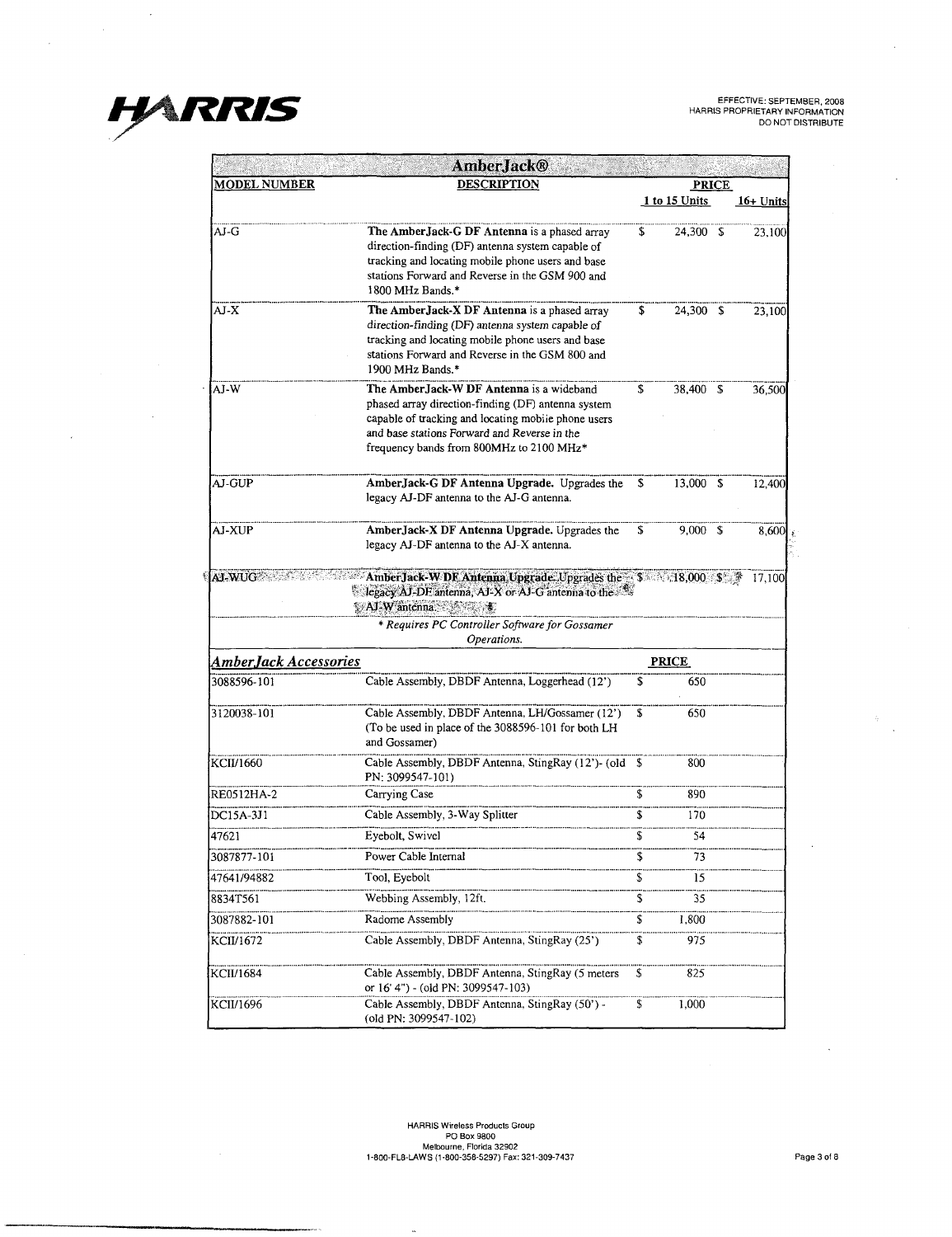|                             | <b>StingRay®</b>                                                                                                        |    |                               |              |
|-----------------------------|-------------------------------------------------------------------------------------------------------------------------|----|-------------------------------|--------------|
| <b>MODEL NUMBER</b>         | <b>DESCRIPTION</b>                                                                                                      |    | <b>PRICE</b><br>1 to 15 Units | $16+$ Units  |
| STINGRAY                    | StingRay (4 module) - 1-CH Xmit Interrogation and<br>Direction Finding Transportable Unit.                              | \$ | 75,100 \$                     | 71,300       |
| SRAY-GSM-SW                 | StingRay - GSM Software Package                                                                                         | \$ | $22,000$ \$                   | 20,900       |
| SRAY-CDMA-SW                | <b>StingRay - CDMA Software Package</b>                                                                                 | \$ | $22,000$ \$                   | 20,900       |
| SRAY-IDEN-SW                | <b>StingRay - iDEN Software Package</b>                                                                                 | \$ | 22,000 \$                     | 20,900       |
| SRAY-UMTS-SW                | <b>StingRay - UMTS Software Package</b>                                                                                 |    | N/C                           | N/C          |
| SRAY-GSM-SW-INTCP           | <b>StingRay -- GSM Intercept Software Package</b><br>without S/C                                                        | \$ | 27,400                        | \$<br>26,000 |
| SRAY-GSM-SW-INTCP-SC        | StingRay -- GSM Intercept Software Package with<br>S/C (Restricted Sales only Federal Customer)                         | \$ | 50,000 \$                     | 25,000       |
| UMTS-B1-CONV                | StingRay 2100/1900MHz Down Converter                                                                                    | \$ | $16,000 \quad $$              | 15,200       |
| UMTS-B4-CONV                | StingRay 2100/1700MHz Down Converter                                                                                    | \$ | $16,000$ \$                   | 15,200       |
| AIRBRN-KIT-CONUS            | <b>Airborne DF Kit CONUS</b>                                                                                            | \$ | $9,000$ \$                    | 8,550        |
|                             | <b>StingRay II®</b>                                                                                                     |    |                               |              |
| STINGRAY II                 | StingRay II - 4-CH Multi-Xmit Interrogattion and<br>Direction Finding Transportable Unit.                               | \$ | 148,000 \$                    | 140,600      |
| STINGRAY II-UP              | StingRay II - StingRay to StingRay II Upgrade                                                                           | \$ | 65,000 \$                     | 61,800       |
| SRAY II-GSM-SW              | <b>StingRay - GSM Software Package</b>                                                                                  | \$ | 22,000 \$                     | 20,900       |
| SRAY II-CDMA-SW             | <b>StingRay - CDMA Software Package</b>                                                                                 | S  | 22,000 \$                     | 20,900       |
| SRAY II-IDEN-SW             | <b>StingRay - iDEN Software Package</b>                                                                                 | \$ | $22,000$ \$                   | 20,900       |
| SRAY II-GSM-SW-INTCP        | <b>StingRay -- GSM Intercept Software Package</b>                                                                       | \$ | 27,400 \$                     | 26,000       |
|                             | SRAY II-GSM-SW-INTCP-SC StingRay -- GSM Intercept Software Package with<br>S/C (Restricted Sales only Federal Customer) | S  | 50,000 \$                     | 25,000       |
| SRAY II-UMTS-SW             | <b>StingRay - UMTS Software Package</b>                                                                                 |    | N/C                           | N/C          |
| <b>StingRay Accessories</b> |                                                                                                                         |    | <b>PRICE</b>                  |              |
| 3092524-102                 | Cable Assembly PC/USB - 6' Cable                                                                                        | \$ | 196                           |              |
| 3092524-103                 | Cable Assembly PC/USB - 12' Cable                                                                                       | S  | 220                           |              |
| 3092525-101                 | Cable DC Power                                                                                                          | \$ | 171                           |              |
| RE1017HA                    | Carrying Case                                                                                                           | \$ | 925                           |              |
| 17250                       | 115V Power Cord                                                                                                         | \$ | 8                             |              |
| 2009523-101                 | Laptop PC Controller (Dell Latitude D630)                                                                               | \$ | 3.500                         |              |
| 2009525-101                 | Panasonic Toughbook Computer                                                                                            |    | 6,500                         |              |
| DE2035-803                  | Adapter, DC (Laptop) (non-Charging)                                                                                     | \$ | 226                           |              |
| 2009523-003                 | Mouse, CMPTR (Micro Trac)                                                                                               | \$ | 50                            |              |
| 2009523-002                 | Auto Power Adapter (8500 & D600)                                                                                        | \$ | 128                           |              |
| OSMM-SA-20                  | Mobile Mast 20'                                                                                                         | S  | 2,990                         |              |
| PE3665-144                  | 12' Extension Cable (TNC to N)                                                                                          | S  | 80                            |              |
| PE3414-144                  | 12' Extension Cable (TNC to TNC)                                                                                        | \$ | 85                            |              |
| PE9131                      | N-F to TNC-F Adapter                                                                                                    | \$ | 48                            |              |
| PE9099                      | TNC-F to TNC-F Adapter                                                                                                  | \$ | 28                            |              |
| PE9090                      | N-M to TNC-F Adapter                                                                                                    | \$ | 30                            |              |

 $\bar{\mathcal{A}}$ 

HARRIS

 $\bar{\beta}$ 

PE9089

 $\bar{z}$ 

HARRIS Wireless Products Group PO Box 9800 Melbourne, Florida 32902 1-800-FLB-LAWS (1-800-358-5297) Fax: 321-309-7437

ò,

 $\frac{1}{28}$ 

N-F to TNC-M Adapter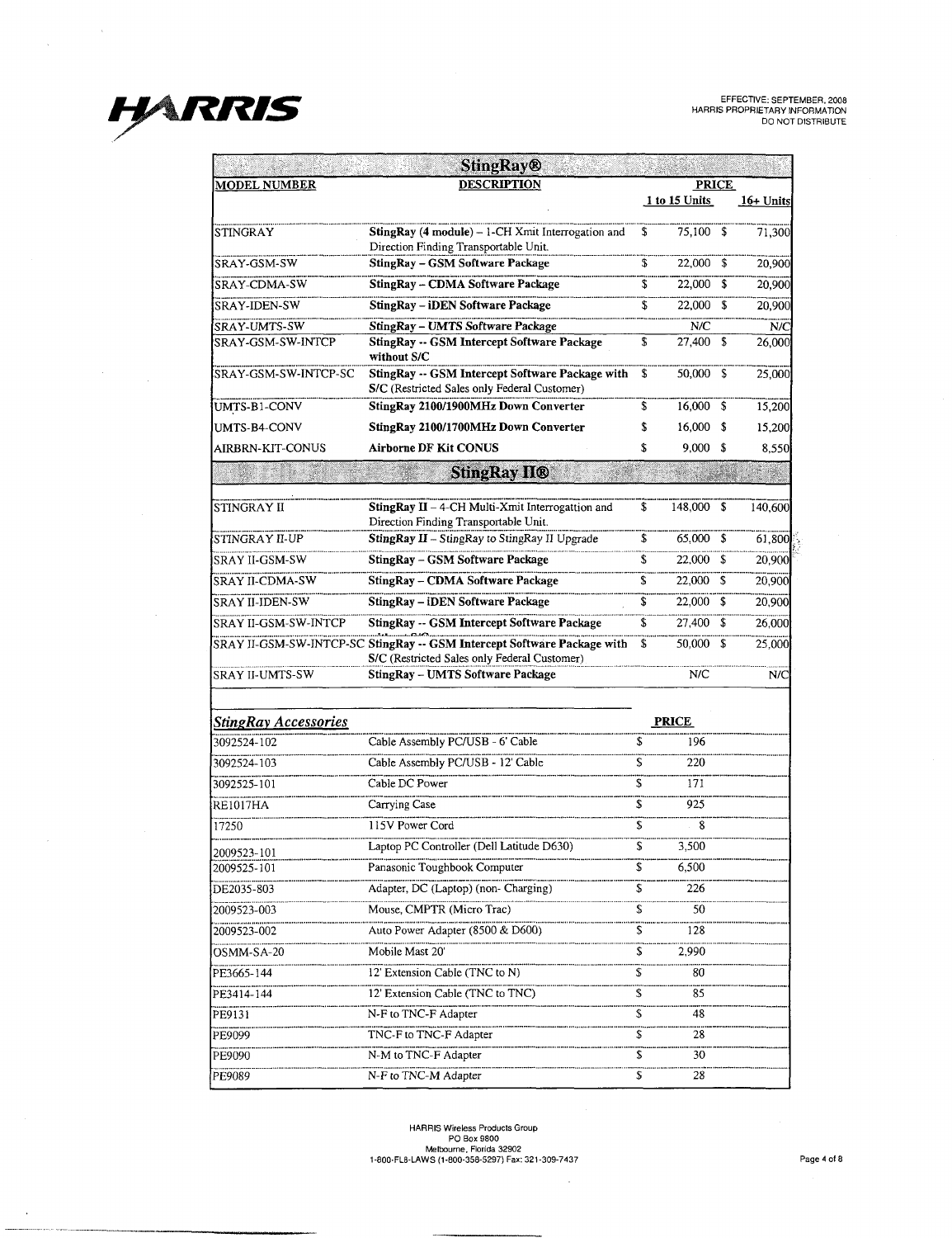

| <b>StingRay Accessories continued</b> |                                                  | <b>PRICE</b> |  |
|---------------------------------------|--------------------------------------------------|--------------|--|
| Y2287A-66                             | Directional Antenna, Yagi (GSM) Pole Mount       | 100          |  |
| FPPA-400                              | Field Portable Power Adapter (Military Vehicles) | 2.900        |  |
| IFPPS-375                             | Field Portable Power Source (Battery Pack)       | 1.700        |  |
| <b>IFPACPS</b>                        | Field Portable AC Power Source                   | 900          |  |
| 13092527-201                          | SDR Radio Slice                                  | 15.000       |  |
| 3092577-101                           | DC-DC Power Supply Module (SR & KF)              | 1.400        |  |
| IWS A-00045                           | Duplex Filter (AMPS/PCS) Stand Alone             | 1.970        |  |
| WSA-00100                             | Duplex Filter (EGSM/DCS) Stand Alone             | 2.310        |  |
| 3174173-101                           | Quad Band Mag Mount Antenex Antenna (TNC)        | 125          |  |

 $\mathbf{r}$ 

l,

HARRIS Wireless Products Group<br>PO Box 9800<br>Melbourne, Florida 32902<br>1-800-FL8-LAWS (1-800-358-5297) Fax: 321-309-7437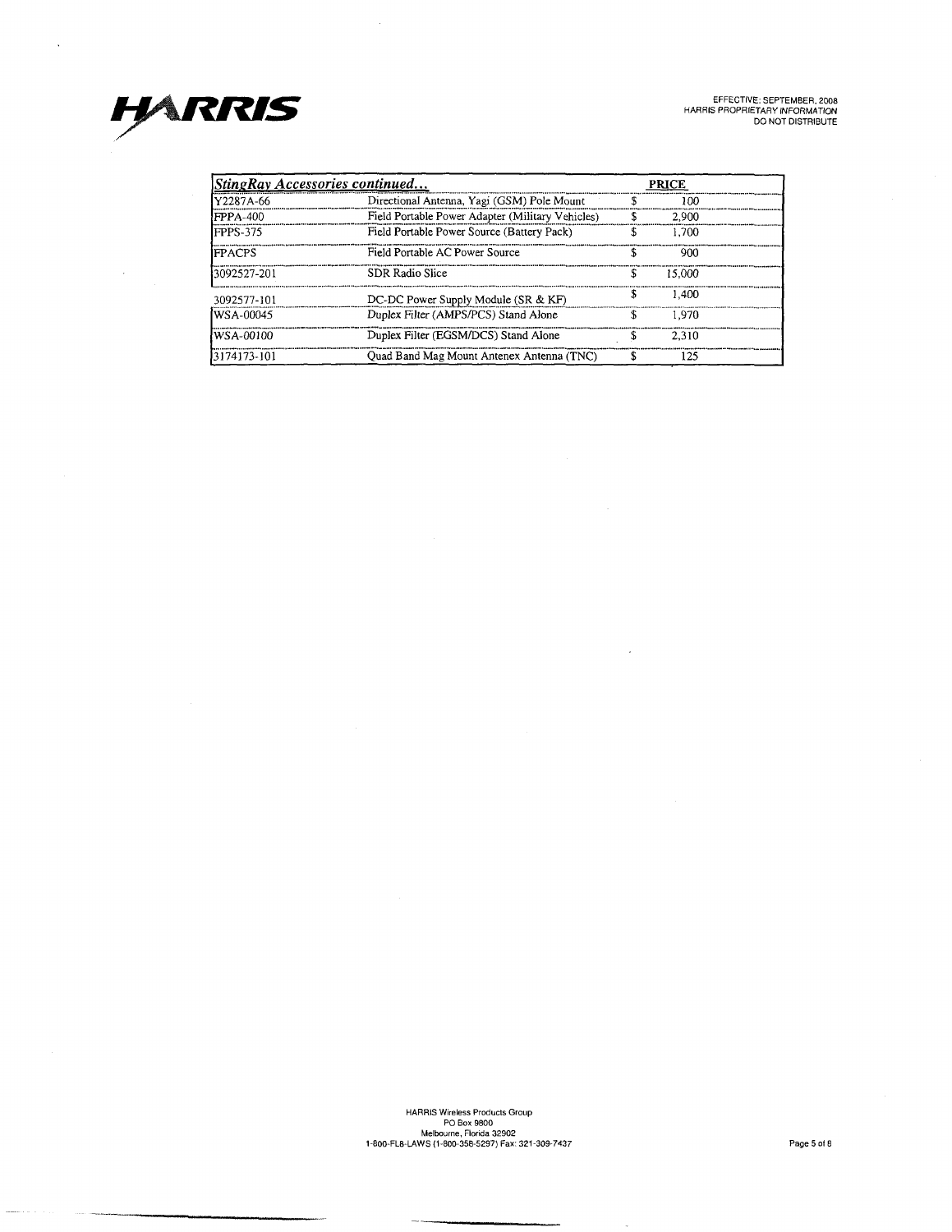

 $\bar{\lambda}$ 

|                             | <b>KingFish®</b>                                                                          |    |                 |      |           |
|-----------------------------|-------------------------------------------------------------------------------------------|----|-----------------|------|-----------|
| <b>MODEL NUMBER</b>         | <b>DESCRIPTION</b>                                                                        |    | <b>PRICE</b>    |      |           |
|                             |                                                                                           |    | 1 to 15 Units   |      | 16+ Units |
| <b>KINGFISH</b>             | KingFish - Man Portable Interrogation and Direction<br>Finding Unit for the CDMA waveform | \$ | 27,800          | -S   | 26,400    |
| KF-GSM-SW                   | KingFish - GSM Software Package                                                           | \$ | 18.100          | £.   | 17,200    |
| <b>KF-CDMA-SW</b>           | KingFish - CDMA Software Package                                                          | \$ | 18.100          | - \$ | 17,200    |
| <b>KF-IDEN-SW</b>           | KingFish - iDEN Software Package                                                          | \$ | 18,100 \$       |      | 17,200    |
| KF-UMTS-SW                  | KingFish - UMTS Software Package                                                          |    | N/C             |      | N/C       |
| <b>KingFish Accessories</b> |                                                                                           |    | <b>PRICE</b>    |      |           |
| 3100242-101                 | Tote Bag Assembly                                                                         | \$ | 570             |      |           |
| <b>RE0513HA</b>             | Carrying Case, KingFish                                                                   | \$ | 950             |      |           |
| 3092524-102                 | Cable Assembly, W102 (PC USB Type A) 6' cable                                             | S  | 19 <sub>0</sub> |      |           |
| 3092525-101                 | Cable DC Power                                                                            | \$ | 171             |      |           |
| 2014068-101                 | Battery Pack (11.1V)                                                                      | \$ | 256             |      |           |
| 2014068-102                 | Lithium-Ion Battery Charger                                                               | \$ | 426             |      |           |
| VA2524                      | Battery, Adapter, Lighter (24V, 1.5A)                                                     | \$ | 140             |      |           |
| <b>ACHA-12501</b>           | Power Supply (12V, 5A)                                                                    | \$ | 190             |      |           |
| 3118694-201                 | Quad Band Yagi (Wedge) including 6ft cable (PE<br>3076-72)                                | \$ | 1,300           |      |           |
| PE3076-72                   | Cable Assembly, RF (SMA-M to RTANGM-M) 6'                                                 | \$ | 104             |      |           |
| PE3076-144                  | Cable Assembly, RF (SMA-M to RTANGM-M) 12'                                                | \$ | 108             |      |           |
| 2014620-001                 | Antenna Device, Wave, PCS/Cell (Green)                                                    | \$ | 22              |      |           |
| 2014628-001                 | Antenna, 1/4 Wave (2.4 GHZ) (Bluetooth)                                                   | \$ | 18              |      |           |
| 2014629-002                 | Antenna Device, Wave, GSM (Orange)                                                        | S  | 22              |      |           |
| 3100242-103                 | Backpack Carrying Case Custom (Blue)                                                      | \$ | 660             |      |           |
| 3100242-104                 | Backpack Carrying Case Custom (Army Digi-Camo)                                            | \$ | 660             |      |           |
| 3174173-102                 | Quad Band Mag Mount Antenex Antenna (SMA)                                                 | \$ | 125             |      |           |

 $\bar{\alpha}$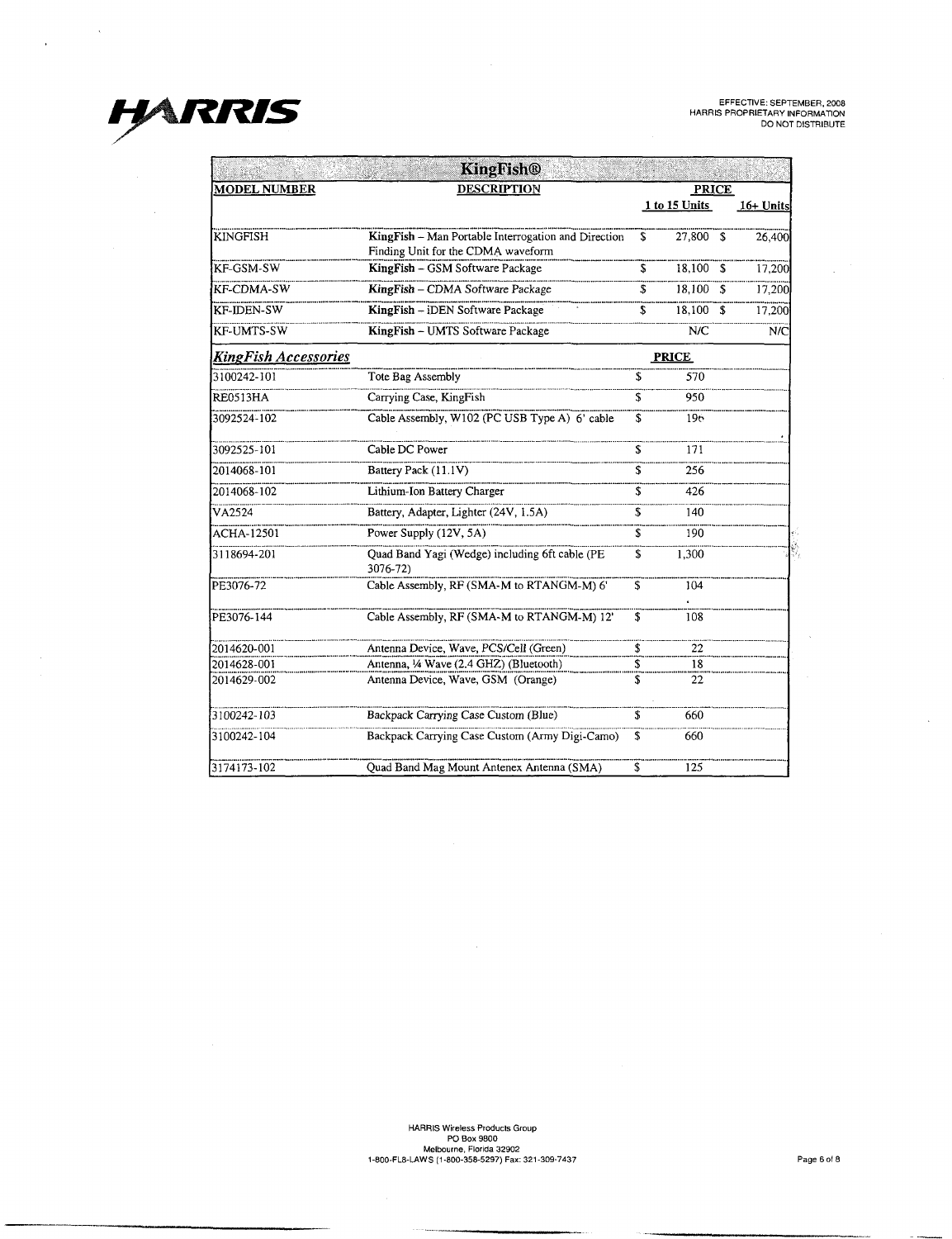EFFECTIVE: SEPTEMBER, 2008<br>HARRIS PROPRIETARY INFORMATION<br>DO NOT DISTRIBUTE

|                                  | <b>PC Controllers</b>                                  |    |              |
|----------------------------------|--------------------------------------------------------|----|--------------|
| <b>MODEL NUMBER</b>              | <b>DESCRIPTION</b>                                     |    | <b>PRICE</b> |
| 12009523-101                     | Laptop PC Controller (Dell Latitude D630)              | Ъ. | 3.500        |
| 12015651-101                     | Mini PC Controller (OOO)                               |    | 3.200        |
| 12014069-101                     | Rugged Mini PC Controller (GD Go Book)                 | ь  | 4.900        |
| 3084625-101                      | Laptop Computer, Lightweight, Low Power, 12"<br>Screen | S. | 3.000        |
| 12009525-101                     | Panasonic Toughbook Computer                           |    | 6.500        |
| <b>PC Controller Accessories</b> |                                                        |    | <b>PRICE</b> |
| 3058870-101                      | Serial Cable                                           |    | 40           |
| 2009523-003                      | Mouse, CMPTR (Micro Trac)                              |    | 50.          |
| 2009523-002                      | Auto Power Adapter (8500 & D600)                       |    | 128          |

HARRIS

|                                                    | <b>Harpoon High Powered Amp 30 Watt Filtered</b>                   |     |                              |              |           |  |
|----------------------------------------------------|--------------------------------------------------------------------|-----|------------------------------|--------------|-----------|--|
| <b>MODEL NUMBER</b>                                | <b>DESCRIPTION</b>                                                 |     | <b>PRICE</b>                 |              |           |  |
|                                                    |                                                                    |     | 1 to 15 Units                |              | 16+ Units |  |
| PA-KIT-30W iDEN 800                                | High Powered Filtered 30W PA Kit - Single Band<br><b>iDEN 800</b>  | \$  | 14,000                       | -S           | 13,300    |  |
| PA-KIT-30W 2100                                    | High Powered Filtered 30W PA Kit - Single Band<br><b>UMTS 2100</b> | \$  | 16,000                       | $\mathbf{s}$ | 15,200    |  |
| <b>PA-KIT-30W Dual-Band 8.30</b><br><b>CONUS 穿</b> | High Powered Filtered 30W PA Kit - Dual Band<br>850/1900           | \$. | \$17,500 \$                  |              | 16,600    |  |
| PA-KIT-30W Dual-Band<br>OCONUS                     | High Powered Filtered 30W PA Kit - Dual Band<br>900/1800           | \$  | 17,500                       | <b>S</b>     | 16,600    |  |
| 3184472-101                                        | Harpoon Diplexer Kit (Use w/SR I)                                  | \$  | 650                          | \$.          | 650       |  |
|                                                    | Need Mag Mount Antenna Specified                                   |     |                              |              |           |  |
|                                                    | <b>UMTS Band Converters</b>                                        |     |                              |              |           |  |
| <b>MODEL NUMBER</b>                                | <b>DESCRIPTION</b>                                                 |     | <b>PRICE</b>                 |              |           |  |
|                                                    |                                                                    |     | 1 to 15 Units                |              | 16+ Units |  |
| #ICONV-2100/1700 ####                              | <b>UMTS Band IV - AWS Converter</b>                                | \$  | $^{\circ\circ\circ}16,000$ s |              | 15,200    |  |
| CONV-2100/1900                                     | <b>UMTS Band I Converter</b>                                       | \$  | 16,000                       | £.           | 15,200    |  |

HARRIS Wireless Products Group<br>PO Box 9800<br>Melbourne, Florida 32902<br>1-800-FL8-LAWS (1-800-358-5297) Fax: 321-309-7437

Page 7 of 8